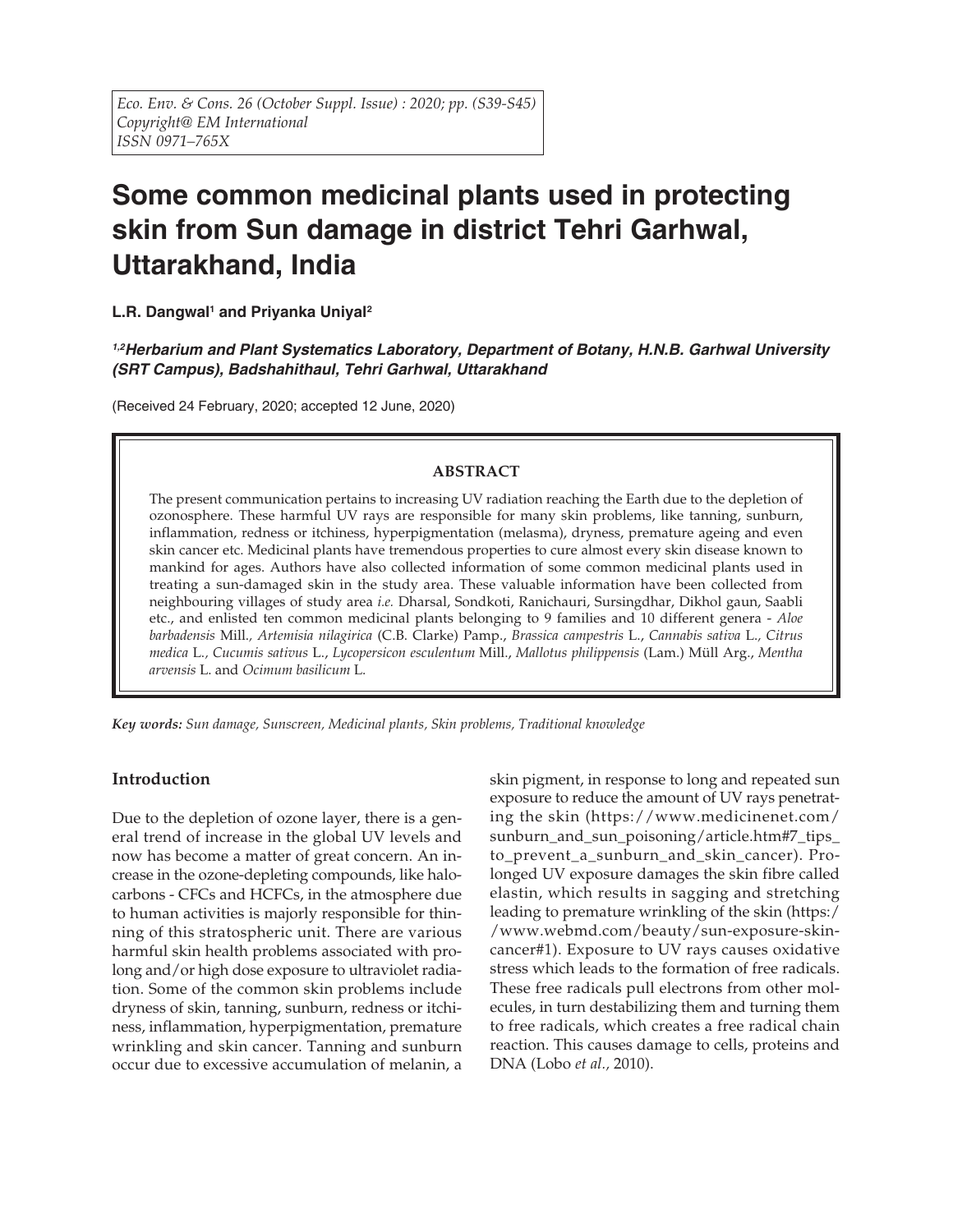There are various chemical-based sunscreen products used by general folk around the world for sun protection. The commercially available chemical-based sunscreen lotions mainly contain chemicals like zinc oxide, titanium dioxide, avobenzone, octisalate, octocrylene, padimate O, octylmethoxy cinnamate etc. *(https://www.ewg.org/sunscreen/report/ the-trouble-with-sunscreen-chemicals/)*. Though these chemical-based sunscreens have faster action but they may impose risk to skin's health in the long run. For example, women with high levels of benzophenone-3 are more likely to give birth to underweight baby-girls, and continuous use of zinc oxide and titanium oxide may give rise to light-induced free radical formation which will further damage normal cells (Wolff *et al.,* 2008). There are various photo-allergic drugs that are commonly used in sunscreen products such as para-aminobenzoic acid (PABA), oxybenzone, cyclohexanol, benzophenones, salicylates and cinnamate. Even some of the drugs used in chemotherapy for skin cancer, like 5 fluorouracil, vinblastine and decarbazine, are photosensitive drugs that may result in severe skin reaction on sun exposure (https:// www.medicinenet.com/sun-sensitive\_ drugs\_photosensitivity\_to\_drugs/article.htm# sunsensitizing\_drugs\_photosensitivity\_definition\_ and\_facts). Some moisturizing lotions or creams, especially those with benzocaine, also contain potential skin allergic chemicals (https:// www.medicinenet.com/sunburn\_ and\_sun\_poisoning/article.htm#7\_tips\_to\_ prevent\_a\_sunburn\_and\_skin\_cancer).

From ancient times, various herbs have been used traditionally by ethnic people to protect skin from the sun burn (Koraæ and Khambholja, 2011). These herbs are applied either topically or taken orally. The sunscreen property of the plant extracts applied topically onto the skin surface is mainly due to reflection, scattering and absorption of the UV rays (D'Orazio *et al.,* 2013). There are many plants having higher antioxidant activity which helps to scavenge free radicals when taken orally. The naturally occurring compounds, such as anthocyanins, proanthocyanidin, carotenoids, vitamin E & C, resveratrol (*Vitis vinifera* L.), saffranol (*Crocus sativus* L.), boldine (*Peumas boldus* Molina), quercetin (*Vitis vinifera* L.), piperine (*Piper longum* L.), apigenin (*Matricaria chamomilla* L.), silymarin (*Silybum marianum* (L.) Gaertn.), curcumin (*Curcuma longa* L.), 4 nerolidylcathecol (*Pothomorphe umbellate* (L.) Miq.), wheat germ oil (*Triticum aestivum* L.) and pumpkin seed oil (*Cucurbita maxima* Duchesne ex Lam.) provide photo-protective and anti-oxidant properties (Röpke *et al.,* 2003; Golmohammadzadeh *et al.,* 2010; Koraæ and Khambholja, 2011; Saewan and Jimtaisong, 2013; Georgiev *et al.,* 2014; Choochana *et al.,* 2015).

Uttarakhand state is immensely rich in floral diversity of various medicinal plants that are useful in the treatment of a broad range of diseases. Though there has been a lot of extensive and intensive ethnobotanical surveys and research studies on the medicinal uses of many plant species in different health problems across the state (Badoni, 1987-88; Gaur, 1999; Rawat *et al.,* 2001; Dangwal *et al.,* 2010; Gangwar *et al.,* 2010; Singh and Rawat, 2011; Kumari *et al.,* 2012), yet there is comparatively very less information about the use of medicinal plant species for their sunscreen activity. The traditional knowledge of the medicinal plants useful in photoprotection is scarce since there are only a few old-aged people who carry such knowledge now-adays. The young generation is leaning towards the chemical-based solutions rather than the traditional herbal-based knowledge. Thus, this traditional knowledge is getting lost slowly.

We want to revive the fading knowledge of important traditional herbal plants which are useful in curing the harmful effects of sun exposure on skin. We have carried out this research work in the area near the villages of University Campus, Tehri Garhwal. The aim of the present study is to document the traditional use of some important common medicinal plants with respect to sun damage protection. Data collected contains some important locally-available plants that have been traditionally used in the treatment of various skin health problems derived from prolonged sun exposure. We came to find 10 common plants that are known to have cooling, sun-blocking, anti-inflammatory, anticancerous and/or cell repairing effects on the sun exposed and -damaged skin. Some of the listed plants also have anti-cancerous property.

## **Study Area**

The present ethnobotanical study was carried out in some villages (Dharsal, Sondkoti, Ranichauri, Sursingdhar, Dikhol gaun, and Saabli) in and around Badshahithaul, Tehri Garhwal (30.0873<sup>o</sup> N,  $78.61422^{\circ}$  E) lying in the north-western Himalayan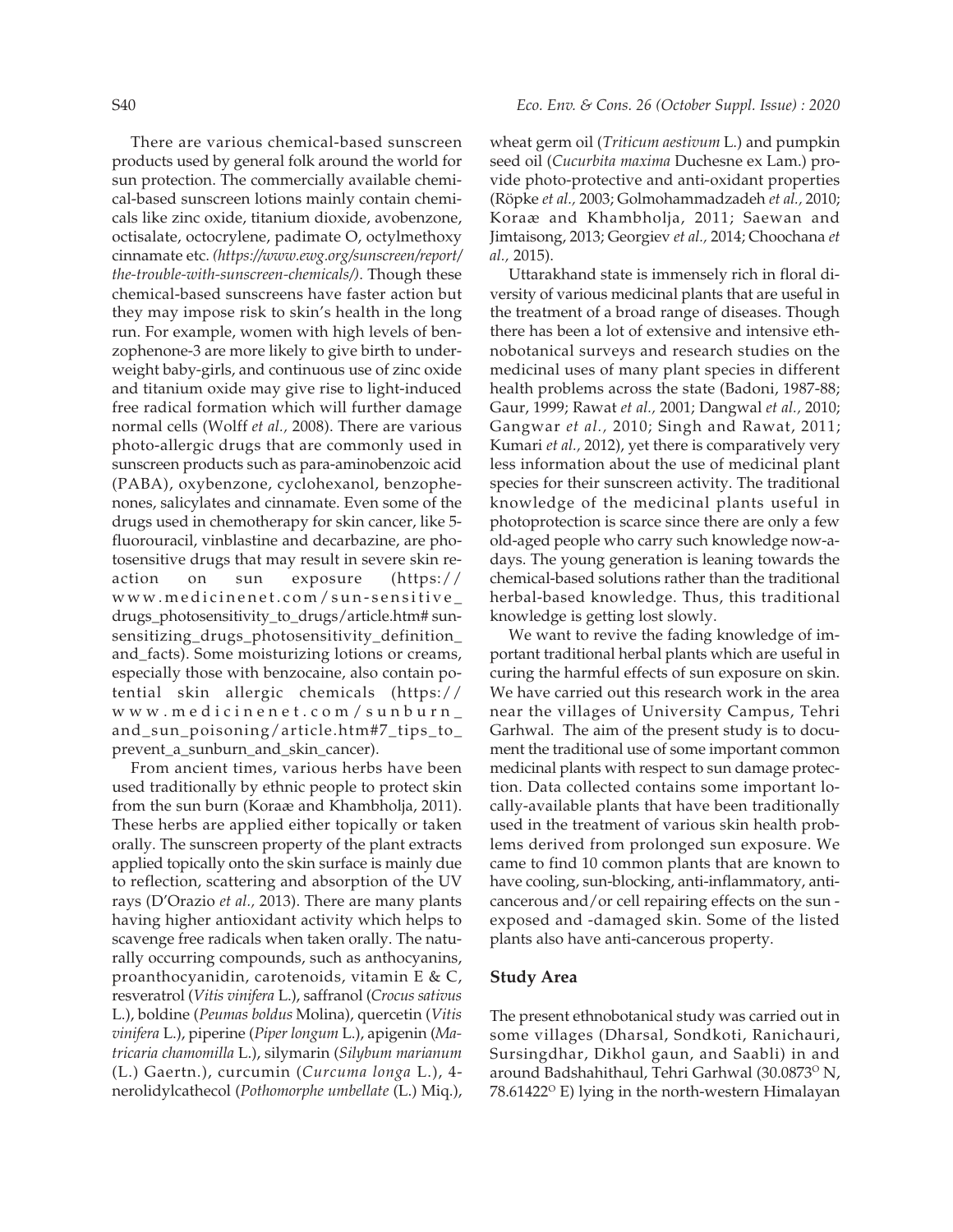## DANGWAL AND UNIYAL S41

region in Uttarakhand **(**www.indiamapia.com). The region is located at an elevational height of 1600- 1800 m a.s.l. The climate is warm and temperate; the average annual temperature is 15.3°C (minimum temperature: 7.3 °C, in January; maximum temperature: 21.5 °C, in June); the annual rainfall averages 1934 mm (https://en.climate-data.org/location/ 24771/).

# **Methodology**

Extensive and intensive field survey was conducted in the study area to collect information of the ethnotaxonomical plants used for their photo-protective properties. These informations were compiled through personal interviews with the local inhabitants, especially local *Vaidhyas* or medicinal practitioners, old-aged men and women, and shepherds. We have questioned 8-10 old-aged knowledgeable people from each village for the proper data collection. The collected data was thoroughly compiled with the help of available relevant literatures.

## **Results**

From the collected data, we have enlisted 10 medicinal plants belonging to 9 families (Asphodelaceae, Asteraceae, Brassicaceae, Cannabaceae, Cucurbitaceae, Euphorbiaceae, Lamiaceae, Rutaceae and Solanaceae) and 10 genera of angiosperms. These plants are used in the treatment of skin problems related to sun damage since a very long time. The information of the plants with their botanical and vernacular names, morphological characters, plant part/s used, and medicinal uses in sun-protection is given below:

#### **a)** *Aloe barbadensis* **Mill.**

#### Vernacular name: Ghrit-kumari, Patangwar

#### Family: Asphodelaceae

Botanical description: 60-100 cm tall, very shortstemmed plant, succulent leaves with serrated margin, flowers are produced on a spike upto 90 cm tall, each flower being pendulous, with yellow tubular corolla 2-3 cm; forms arbuscular mycorrhiza; fruit loculicidal capsule.

#### Plant part used: pulp of leaf

Ethnomedicinal uses: Pulp of leaf applied on sunburns; daily as a sunscreen; good for the dryness of skin and preventing premature wrinkling, relieves skin rashes, pain and discomfort of excessive sun exposure.

#### **b)** *Artemesia nilagirica* **(C.B. Clarke) Pamp.**

Vernacular name: Kunja

Family: Asteraceae

Botanical description: Perennial, much branched herbs or under-shrubs, 1-2.5 m high, hairy-pubescent; stem ribbed, pubescent. Leaves ovate-elliptic, lobed or incised, densely tomentose. Heads discoid, 2-3 mm across, in leafy, panicle-racemes. Involucre bracts small, seriate. Florets tubular, bisexual, brownish-yellow, corolla 3 or 5-toothed. Achenes minute, glabrous.

#### Plant part used: Leaves, young twigs

Ethnomedicinal uses: Leaf paste or volatile oil is applied for cooling effect; applied for dryness, itchiness and redness of the skin; have anti-inflammatory properties.

#### **c)** *Brassica campestris* **L.**

Vernacular name: Sarson

Family: Brassicaceae

Botanical description: Annual herb upto 1m tall. Leaves cauline and ramal, simple, alternate, sessile, glabrous, upper leaves entire, lower leaves lyrate, exstipulate, unicostate reticulate venation; Inflorescence racemose. Flower pedicellate, hermaphrodite, actinomorphic, yellow, hypogynous. Ovary bicarpellary, syncarpous, septate longitudinally by a replum; fruit siliqua.

Plant part used: Seeds, leaves

Ethnomedicinal uses: Seed oil mixed with little amount of turmeric powder is applied externally on the sunburnt skin, and skin inflammation. It can be applied daily on the exposed skin for sunscreening. Leaves used in cooking provide a good anti-oxidant source. It helps in preventing premature ageing and skin cancer. The seeds (powdered) have anti-cancerous property.

#### **d)** *Cannabis sativa* **L.**

Vernacular name: Bhaang, Ganja

Family: Cannabaceae

Botanical description: Annual-perennial, aromatic herbs or under-shrubs, to 2.5 m high. Leaves palmately 3-7 foliate or partite. Plant dioecious. Male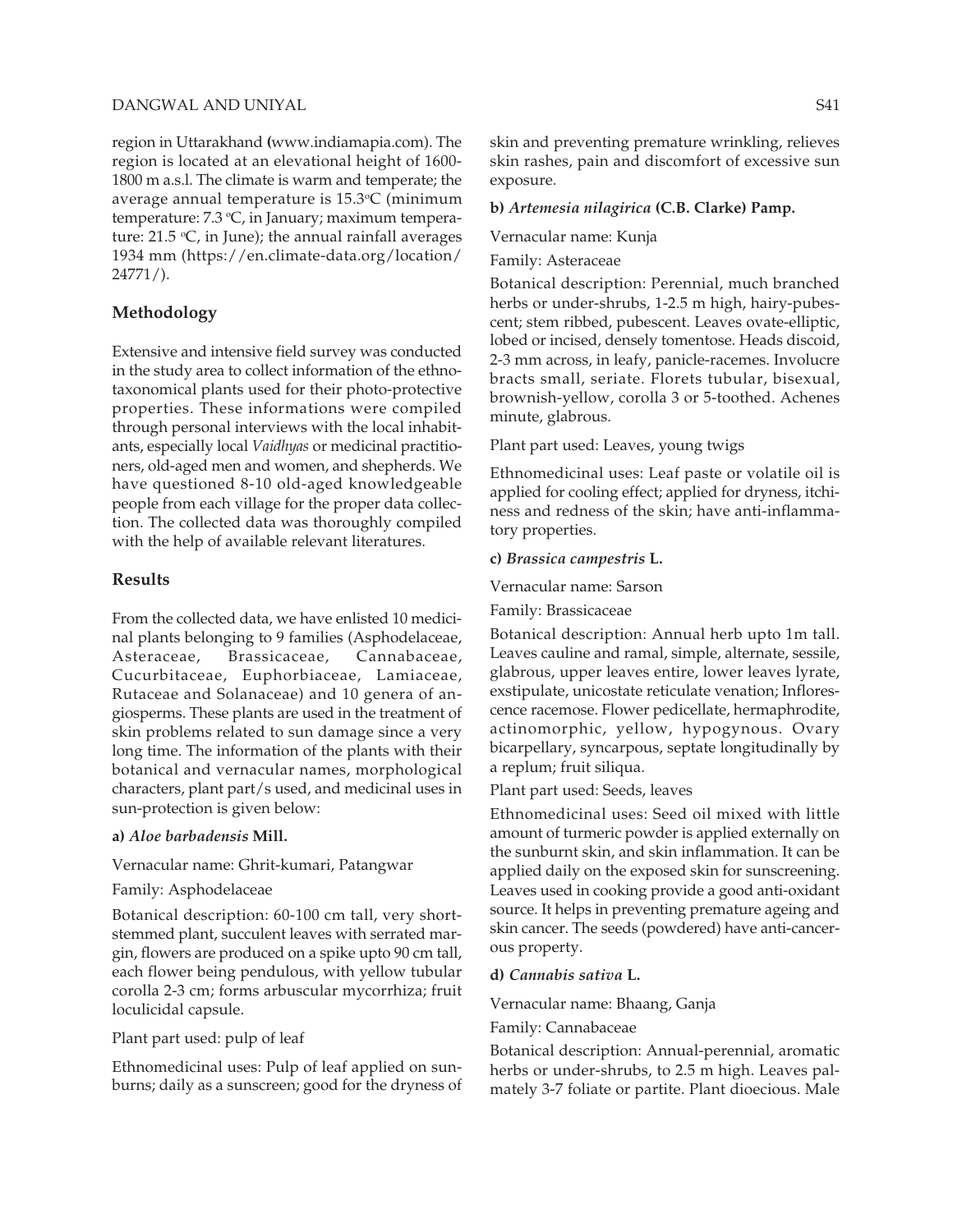flower in lax terminal panicled-cyme. stamens 5. Female flowers solitary or clustered, axillary, sessile, forming leafy spikes. Fruit achene, with persistent perianth. Seeds globose or ovoid.

# Plant part used: Seeds

Ethnomedicinal uses: Seed oil is applied externally as a sunscreen, protecting from tanning and sunburn; can also be used for hyperpigmentation.

## **e)** *Citrus medica* **L.**

## Vernacular name: Bada nimbu

## Family: Rutaceae

Botanical description: An evergreen tree, 3-6 m tall, with sharp thorns on twigs; leaves elliptic or ovate, alternate, oblong, toothed, with winged petiole; fragrant. Flower solitary or in cluster, complete; fruit is a hesperidium, yellow in colour, oil glands present all over the surface; seeds pointed, smooth, elliptic or ovate, 9-10 mm long.

## Plant part used: Fruit

Ethnomedicinal uses: Fruit juice is applied on the sun tanned skin (gives fast effect), drinking lemon juice prevents premature ageing, repairs dry skin, high anti-oxidant property helps in preventing skin cancer to occur; also used to treat dark spots or sunspots.

# **f)** *Cucumis sativus* **L.**

Vernacular name: Khira

# Family: Cucurbitaceae

Botanical description: Annual, scabrous, climbing herbs. Stem slender, sulcate, pubescent. Leaves broadly ovate or orbicular, palmately, 5-lobed; margins dentate, both surfaces hispid. Flowers yellow, unisexual, monoecious, mostly solitary axillary. Calyx tube adnate to ovary. Fruit elongate, berry.

# Plant part used: Fruit

Ethnomedicinal uses: Acts as a natural sunscreen. Juice is applied externally for faster cooling effect on sun-tans and sunburnt skin; prevents premature wrinkling of the skin, reduces dryness, redness and inflammation; lightens dark spots.

# **g)** *Lycopersicon esculentum* **Mill.**

Vernacular name: Tamatar

Family: Solanaceae

Botanical description: Annual, erect or decumbent-

ascending herbs; stem somewhat angular or cylindrical, covered with glandular hairs. Leaves 1-2 pinnatifid or partite, varied in shape and size; segments ovate-lanceolate, irregularly dentate, glandular hairy on both sides. Flowers yellow, in 1-several flowered cymes. Fruits red, smooth, sometimes grooved, varies in shape and size, with green persistent calyx at the base.

Plant part used: Fruit

Ethnomedicinal uses: A natural sunscreen, removes tanning, hyperpigmentation and brightens skin (fruit juice alone is applied or with curd/honey); rich anti-oxidant property (eaten raw) helps in cell repairing preventing premature ageing and cancer.

# **h)** *Mallotus philippensis* **(Lam.) Müll Arg.**

Vernacular name: Ruina

Family: Euphorbiaceae

Botanical description: Evergreen trees upto 12m high. Leaves alternate, ovate or ovate-oblong to lanceolate, acuminate, entire or serrate, red gland-dotted beneath; petioles rusty pubescent. Flowers yellowish, unisexual; clusters of male in terminal panicled racemes; female flowers solitary. Perianth 3 – lobed. Stamens 15-25. Capsules 3-lobed, 6-12 mm across, covered with crimson powder when ripe; seeds globose, smooth, black.

## Plant part used: Leaves

Ethnomedicinal uses: Gives cooling relief to the sundamaged skin; reduces inflammation; prevents premature ageing and promotes cell repairing; have anti-cancerous property.

## **i)** *Mentha arvensis* **L.**

Vernacular name: Pudina

## Family: Lamiaceae

Botanical description: Perennial, erect or prostrateascending herbs, to 90 cm high. Leaves ovate to lanceolate, toothed. Flowers white-lilac, in many, dense and distant whorls, forming slender, leafy inflorescence. Calyx almost equally 5-lobed. Corolla about 8 mm long, hairy outside, slightly larger than calyx; 4-lobed, equal. Stamens 4, usually exserted. Fruit nutlets.

Plant part used: Leaves, top shoot

Ethnomedicinal uses: Leaf extract or essential oil is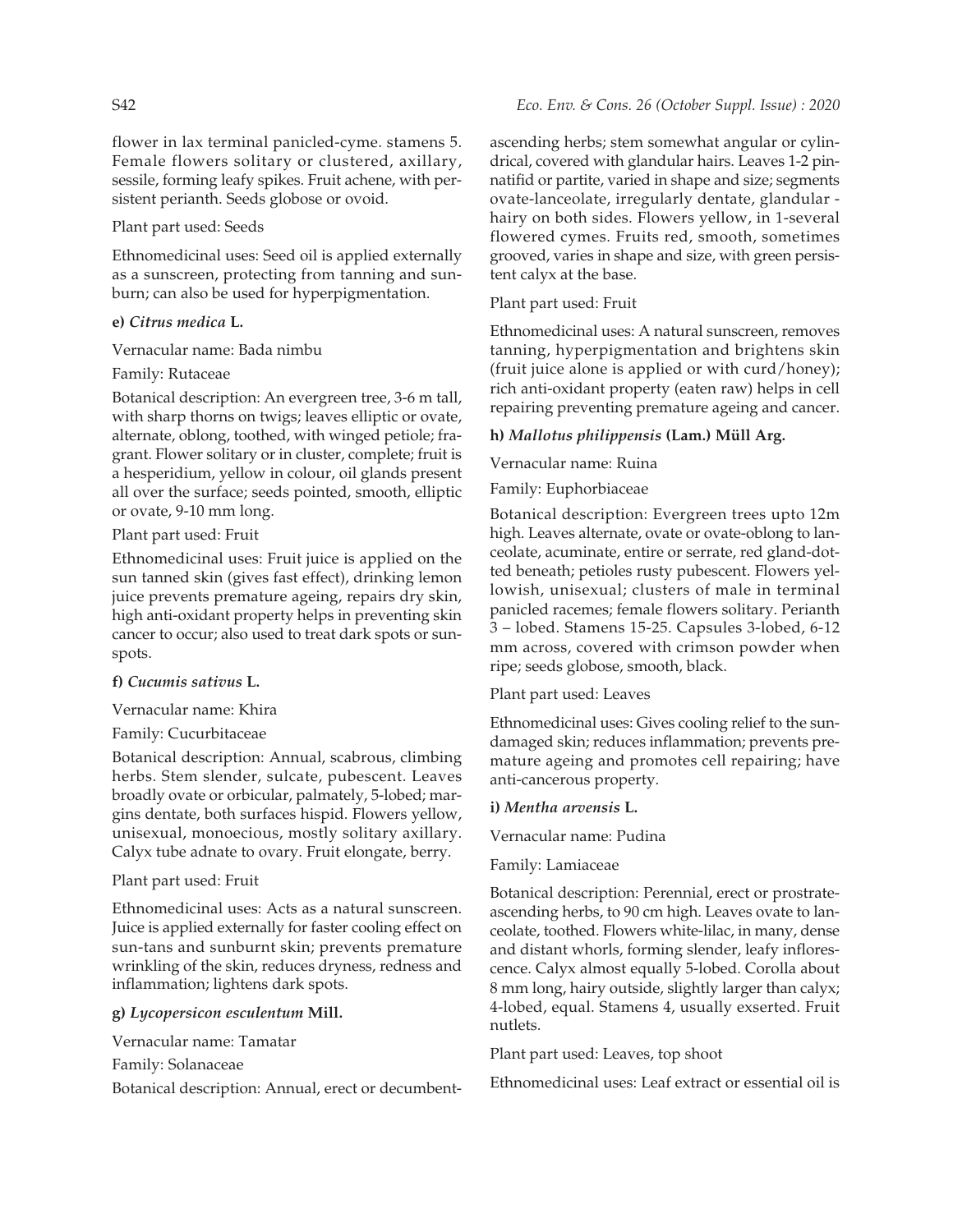#### DANGWAL AND UNIYAL S43

applied externally on the inflamed and sunburnt skin for cooling relief.

**j)** *Ocimum sanctum* **L.**

Vernacular name: Tulsi

Family: Lamiaceae

Botanical description: Perennial herb, aromatic, stem quadrangular, leaves opposite or whorled, serrate; Inflorescence verticillaster, flower zygomorphic, purple, hermaphrodite; corolla bilipped; stamens 4, didynamous, or 2; ovary 2-4 celled, gynobasic style; fruit schizocarpic, a group of 4 nutlets each with one seed.

#### **Plant part used: Leaves, flowers**

Ethnomedicinal uses: Leaf paste applied on the sunburned skin for cooling and healing purposes; essential oil can be applied on reddened, itchy and/or inflamed skin; also known to have good anti-cancerous potential.

#### **Discussion**

The present study has yielded less known uses of some locally available medicinal plants in photoprotection. We provided information about *Aloe barbadensis* Mill.*, Artemisia nilagirica* (C.B. Clarke) Pamp., *Brassica campestris* L., *Cannabis sativa* L.*, Citrus medica* L.*, Cucumis sativus* L., *Lycopersicon esculentum* Mill., *Mallotus philippensis* (Lam.) Müll Arg., *Mentha arvensis* L. and *Ocimum basilicum* L.

Many of these plants, namely *Aloe barbadensis* Mill.*, Brassica campestris* L., *Cannabis sativa* L.*, Citrus medica* L.*, Cucumis sativus* L. and *Lycopersicon esculentum* Mill., are natural sunscreens helpful in curing sun-tanned and sunburnt skin. *Aloe barbadensis* Mill.*, Artemisia nilagirica* (C.B. Clarke) Pamp., *Cucumis sativus* L., *Mallotus philippensis* (Lam.) Müll Arg., *Mentha arvensis* L. and *Ocimum basilicum* L. provide cooling effect and relieve the pain and discomfort related to the sun-damaged skin. Dryness of the skin may be caused by prolonged sun exposure leading to scaling, itching and cracking of the skin. Also one of the side-effects of chemotherapy used to treat cancer is the dry skin. This can be treated using such plants as *Aloe barbadensis* Mill.*, Artemisia nilagirica* (C.B. Clarke) Pamp., *Brassica campestris* L., *Citrus medica* L. and *Cucumis sativus* L. Some plants carry anti-inflammatory property which helps in case of redness, itchiness and inflammations related to long sun exposure. These plants include *Aloe barbadensis* Mill.*, Artemisia nilagirica* (C.B. Clarke) Pamp., *Brassica campestris* L., *Cucumis sativus* L., *Mallotus philippensis* (Lam.) Müll Arg., *Mentha arvensis* L. and *Ocimum basilicum* L.

One of the common skin problems related to sun damage includes hyperpigmentation (melasma) of exposed skin area. It can be treated naturally with the help of *Aloe barbadensis* Mill.*, Cannabis sativa* L.*, Citrus medica* L.*, Cucumis sativus* L., and *Lycopersicon esculentum* Mill. Plants that are rich in anti-oxidants, like *Aloe barbadensis* Mill.*, Brassica campestris* L., *Citrus medica* L.*, Cucumis sativus* L., *Lycopersicon esculentum* Mill., and *Mallotus philippensis* (Lam.) Müll Arg., are very helpful in preventing premature ageing and cancer, and helps in cell repairing process which heals the damaged skin. *Brassica campestris* L., *Mallotus philippensis* (Lam.) Müll Arg., and *Ocimum basilicum* L. have good anti-cancerous property and thus are potential alternatives to chemotherapy for skin cancer.

#### **Conclusion**

With the advancement in the field of medicine, scientists have developed many allopathic formulations for several diseases, ranging from normal cold and flu to the life-dangering cancer. But these medicines also incur economic loss and health-related problems at the same time. Long exposure to the Sun causes tanning, early ageing, and sunburns, ultimately leading to skin cancer. Nowadays, we use chemotherapy for treating skin cancer, which involves the use of chemo drugs (such as cisplatin, doxorubicin, 5-FU, topotecan, etc.). These drugs results in many side effects, commonly – hair loss, mouth sores, loss of appetite, nausea and vomiting, increased risk of infection, fatigue and so on. On the other hand, use of herbal plants omits the chances of such side-effects to a great extent and thus are safe to approach. The local medical practitioners or *Vaidhyas*, shepherds and other old knowledgeable people have been carrying forward the traditional knowledge of important medicinal plants that can be used in photo-protection. But all these traditional healers are now old and newer generation seems unaware of this knowledge. From our study we found that there is less knowledge of the use of these plants for sun damage protection and treatment among people in the study area. If not prop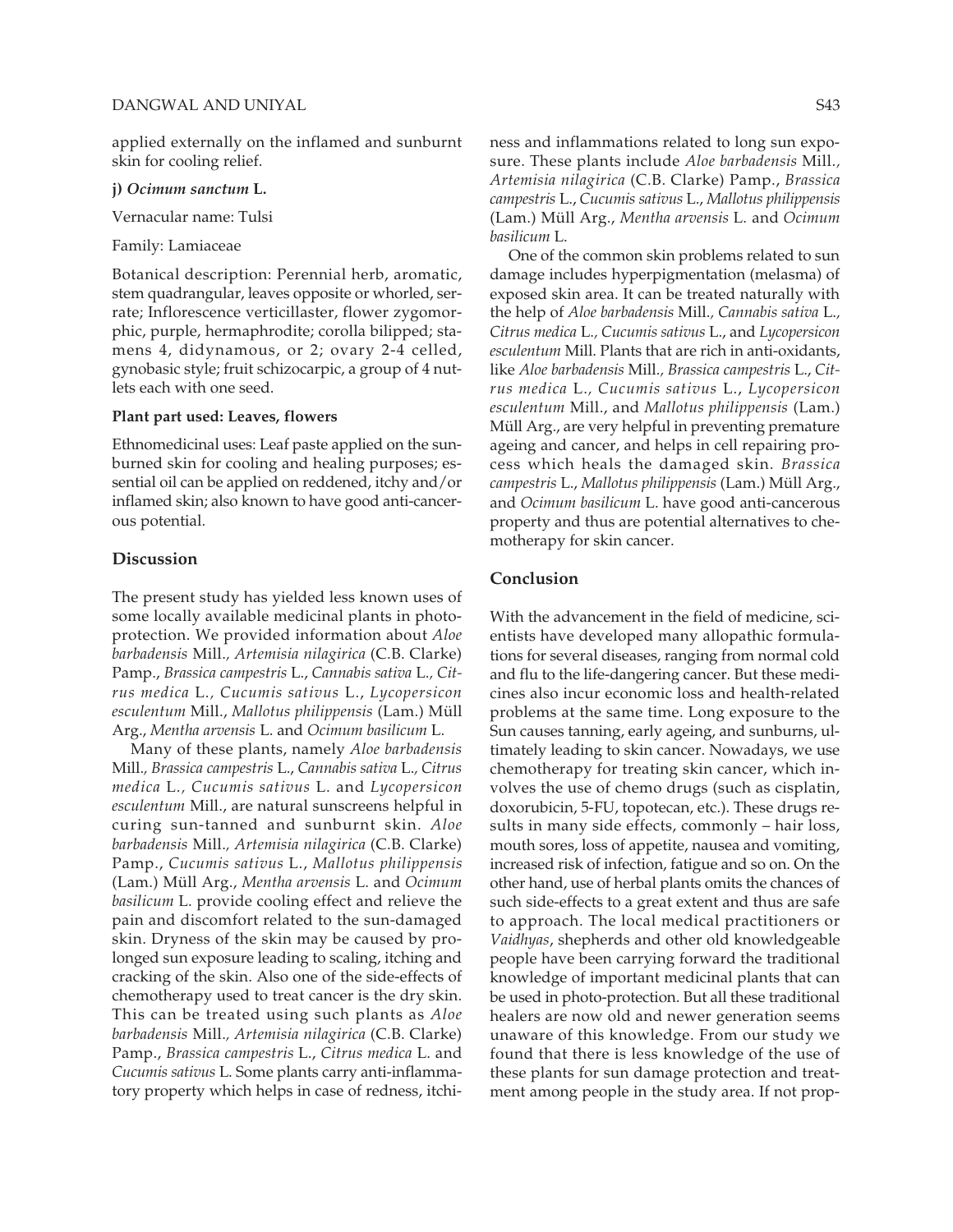erly investigated and documented soon, this traditional knowledge will be lost forever. There is still a great scope of finding some more very helpful medicinal plants, through ethnobotanical research approach, that carry miraculous sun-screening and/or sun-protecting properties in them. This knowledge can be further analyzed practically for the production of better herbal sunscreen products, which we can cater easily to the general public worldwide. We are looking forward to revive the traditional knowledge of medicinal plants and make use of such knowledge to the fullest for the benefit of mankind.

## **Recommendations**

The present study reveals some of the important medicinal uses of locally available wild-grown plants with respect to photoprotection. Some of these plants are unconventionally cultivated plants. With the growing demand for herb-based medicinal and cosmetic products nowadays, the scope of herbbased industries is on rise. With this, requirement of such useful plants is inevitable and thus farmers will surely benefit economically by cultivating such medicinal plants in future. These plants can be grown as border-crop, intercrop or can be rotated seasonally with the conventional crops following crop rotation pattern. Most of the above mentioned plants does not require much attention or care and thus are easy to cultivate.

## **Acknowledgement**

We are thankful to the villagers of the study area for sharing their valuable ethno-medico taxonomical knowledge and co-operation. It is theirs effort for the conservation of this traditional treasure.

## **References**

- Amaro-Ortiz, A., Yan, B. and D'Orazio, J.A. 2014. Ultraviolet radiation, aging and the skin: prevention of damage by topical cAMP manipulation. *Molecules (Basel, Switzerland).* 19(5) : 6202-6219.
- Badoni, A.K. 1987-88. Ethnobotany of hill tribes of Uttarkashi, Plants used in rituals and phychomedicinal practices. *Journals of Himalayan Studies and Regional Development.* 11&12: 103-115.
- Choochana, P., Moungjaroen, J., Jongkon, N., Gritsanapan W. 2015. Tangyuenyongwatana, P. Development of piperic acid derivatives from Piper nigrum as UV protection agents. *Pharm. Biol.* 53(4): 477-482.
- Dangwal, L.R., Sharma, A. and Rana, C.S. 2010. Ethno-me-

S44 *Eco. Env. & Cons. 26 (October Suppl. Issue) : 2020*

dicinal plants of the Garhwal Himalaya used to cure varies diseases. A case study. *New York Science Journal.* 3(12): 28-31.

- D'Orazio, J., Jarrett, S., Amaro-Ortiz, A. and Scott, T. 2013. UV radiation and the skin. *International Journal of Molecular Sciences.* 14(6): 12222-12248.
- Gangwar, K.K., Deepali and Gangwar, R.S. 2010. Ethnomedicinal Plant Diversity in Kumaun Himalaya of Uttarakhand, India. *Nature and Science.* 8(5): 66-78.
- Gaur, R.D. Flora of the District Garhwal North West Himalaya (with ethnobotanical notes). Transmedia, Srinagar Garhwal, Uttaranchal. India; 1999. 811 p.
- Georgiev, V., Ananga, A. and Tsolova, V. 2014. Recent advances and uses of grape flavonoids as nutraceuticals. *Nutrients.* 6(1) : 391-415.
- Golmohammadzadeh, S., Jaafari, M.R. and Hosseinzadeh, H. 2010. Does saffron have antisolar and moisturizing effects? *Iranian Journal of Pharmaceutical Research: IJPR.* 9(2): 133-140.
- Korac, R.R. and Khambholja, K.M. 2011. Potential of herbs in skin protection from ultraviolet radiation. *Pharmacognosy Reviews.* 5(10): 164-173.
- Kumari, P., Joshi, G.C. and Tewari, L.M. 2012. Indigenous uses of threatened Ethno-medicinal plants used to cure different diseases by Ethnic people of Almora District of Western Himalaya. *International Journal of Ayurvedic & Herbal Medicine.* 2: 4.
- Lobo, V., Patil, A., Phatak, A. and Chandra, N. 2010. Free radicals, antioxidants and functional foods: Impact on human health. *Pharmacogn. Rev.* 4(8): 118-126.
- Rawat, D.S., Bhandari, B.S. and Gaur, R.D. 2010. *Vegetational Wealth*. In: (eds. O.P. Kandari and O.P. Gusain) Garhwal Himalaya Nature, Culture and Society Pub. Co., Trans media House Srinagar (Garhwal); 2010. 70-92.
- Röpke, C.D., Kaneko, T., Rodrigues, R.M., da Silva, V.V., Barros, S., Sawada, T.C.H., Kato, M. and Barros, S. Evaluation of percutaneous absorption of 4 nerolidylcathecol from four topical formulations. *International Journal of Pharmaceutics.* 249: 109-116.
- Saewan, N. and Jimtaisong, A. 2013. Photoprotection of natural flavonoids. *Journal of Applied Pharmaceutical Science.* 3 (9): 129-141.
- Singh, G. and Rawat, G.S. 2011. Ethnomedicinal Survey of Kedarnath Wildlife Sanctuary in Western Himalaya, India. *Indian Journal of Fundamental and Applied Life Sciences.* 1(1) : 35-46.
- Wolff, M.S., Engel, S.M., Berkowitz, G.S., Ye, X., Silva, M.J., Zhu, C., Wetmur, J. and Calafat, A.M. 2008. Prenatal phenol and phthalate exposures and birth outcomes. Environ. *Health Perspect.* 116(8): 1092-1097. Website

[Internet] Badshahithaul, (Uttarakhand) Map. http:// www.indiamapia.com/Tehri\_Garhwal/ Badshahithaul.html.